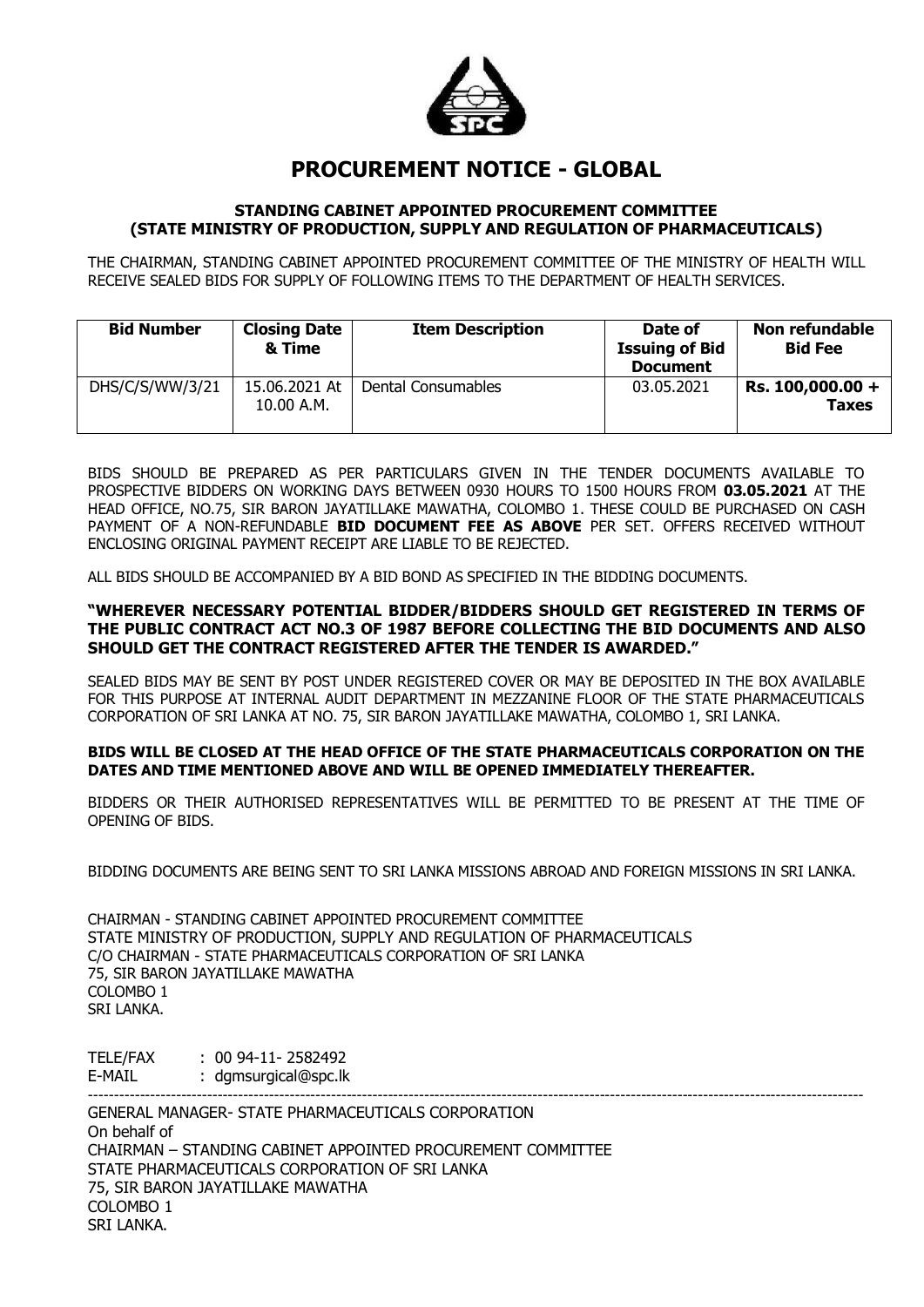## **ANNEX – 1**

#### **BID NO. : DHS/C/S/WW/3/21 DATE OF ISSUE : 03RD MAY 2021 CLOSING DATE & TIME : 15TH JUNE 2021 AT 10.00 HOURS SRI LANKA TIME**

### **ORDER LIST NUMBER: 2021/SPC/N/R/S/00467**

| <b>ITEM</b><br><b>NO</b> | <b>SR NO</b> | <b>ITEM</b>                                                                                                 | <b>QUANTITY</b> | <b>DELIVERY</b>                                                     |
|--------------------------|--------------|-------------------------------------------------------------------------------------------------------------|-----------------|---------------------------------------------------------------------|
| $\mathbf{1}$             | 18000103     | Auxiliary Gutta Percha Points for root canal<br>filling, Fine size only pack.<br>Packing: 1 Nos.            | 4,000 Nos.      | 4,000-Immediately                                                   |
| $\overline{2}$           | 18000104     | Gutta Percha Points for root canal filling. ISO<br>size 45 - 80 in assorted points pack.<br>Packing: 1 Nos. | 9,100 Nos.      | 9,100- Immediately                                                  |
| 3                        | 18000106     | Gutta Percha Points for root canal filling. ISO<br>size 15 - 40 in assorted pack.<br>Packing: 1 Nos.        | 18,400 Nos.     | 10,000- Immediately<br>8,400-5 months after<br>$1st$ lot            |
| 4                        | 18000107     | Auxiliary Gutta Percha Points for root canal<br>filling, medium size pack.<br>Packing: 1 Nos.               | 3,500 Nos.      | 3,500- Immediately                                                  |
| 5                        | 18000108     | Auxiliary Gutta Percha Points for root canal<br>filling, medium fine size pack.<br>Packing: 1 Nos.          | 3,500 Nos.      | 3,500- Immediately                                                  |
| 6                        | 18000201     | Absorbent Sterile Paper Points, ISO sizes 45 -<br>80 assorted pack.<br>Packing: 1 Nos.                      | 13,000 Nos.     | 7,000- Immediately<br>6,000-5 months after<br>$1st$ lot             |
| $\overline{7}$           | 18000202     | Absorbent Sterile Paper Points, ISO sizes 15 -<br>40 assorted pack.<br>Packing: 1 Nos.                      | 23,900 Nos.     | 12,000- Immediately<br>11,900-5 months<br>after 1 <sup>st</sup> lot |
| 8                        | 18000401     | Light Cure Varnish for sealing Glass Ionomer<br>Cement.<br>Packing: 1 Nos.                                  | 1,820 Nos.      | 1,000- Immediately<br>820-5 months after<br>$1st$ lot               |
| 9                        | 18000404     | 5% Sodium Fluoride Varnish, 2.26% weight<br>or 22.6mg Fluoride / ml, with applicators.<br>Packing: 1 Nos.   | 5,000 Nos.      | 5,000- Immediately                                                  |
| 10                       | 18000501     | <b>Fissure Sealants Chemical Cure Clear Glass</b><br>Ionomer Material.<br>Packing: 1 Nos.                   | 3,350 Nos.      | 3,350- Immediately                                                  |
| 11                       | 18000502     | Fissure Sealants Light Cure clear composites.<br>Packing: 2250 Nos.                                         | 2250 Nos.       | 2,250- Immediately                                                  |
| 12                       | 18000601     | Root Canal Sealer, Calcium Hydroxide based.<br>Packing: 1 Nos.                                              | 3800 Nos.       | 3,800- Immediately                                                  |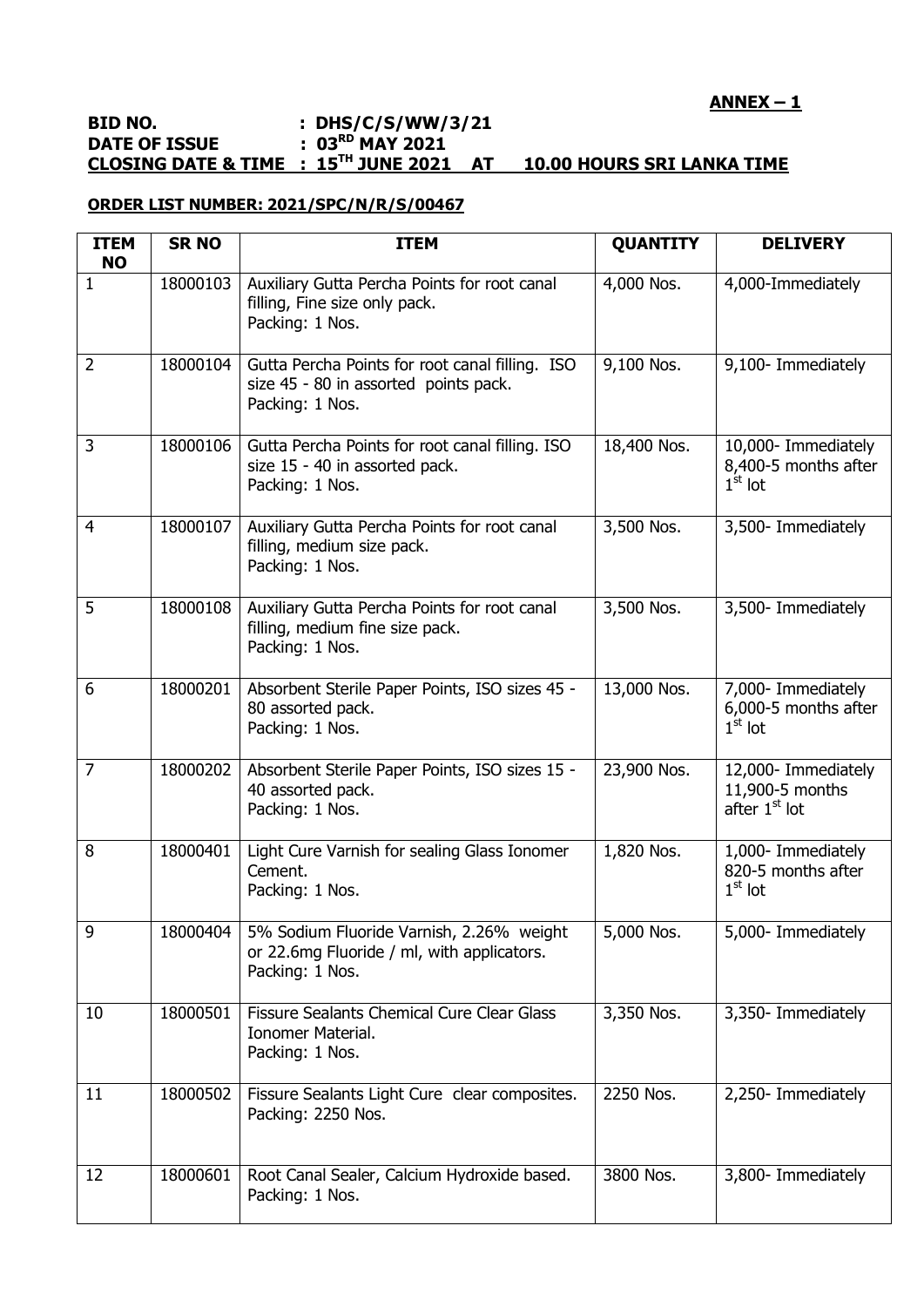| 13 | 18000602 | Root Canal Sealer, Resin based, for permanent<br>filling of root canal.<br>Packing: 1 Nos.                                                                                                                                                             | 4200 Nos.   | 4,200- Immediately                                                  |
|----|----------|--------------------------------------------------------------------------------------------------------------------------------------------------------------------------------------------------------------------------------------------------------|-------------|---------------------------------------------------------------------|
| 14 | 18000603 | Quick Setting Calcium Hydroxide for lining.<br>containing Base and Catalyst.<br>Packing: 1 Nos.                                                                                                                                                        | 4,800 Nos.  | 4,800- Immediately                                                  |
| 15 | 18000701 | Acidulated Phosphate Fluoride Gels, 1.23 %<br>weight or 12mg of Fluoride / ml, with trays.<br>Packing: 1 Nos.                                                                                                                                          | 1,500 Nos.  | 1,500- Immediately                                                  |
| 16 | 18000902 | Light Curing GIC Restorative Material. Pack<br>containing powder, liquid, mixing pad and<br>scoop.<br>Packing: 1 pack                                                                                                                                  | 3,900 packs | 3,900- Immediately                                                  |
| 17 | 18001004 | Dental Prophylactic Paste, containing fluoride,<br>250g (Approx.) jar.<br>Packing: 1 Nos.                                                                                                                                                              | 4,900 Nos.  | 4,900- Immediately                                                  |
| 18 | 18001101 | Glass Ionomer Restorative Material for anterior<br>restorations. Pack containing powder, liquid,<br>mixing pad and scoop. (Different shades<br>offered to be indicated in the tender).<br>Packing: 1 Nos.                                              | 10,000 Nos. | 5,000- Immediately<br>5,000-5 months after<br>$1st$ lot             |
| 19 | 18001102 | Glass Ionomer Restorative Material for<br>posterior restorations. Pack containing<br>powder, liquid, mixing pad and scoop.<br>Packing: 1 Nos.                                                                                                          | 28,000 Nos. | 15,000- Immediately<br>13,000-5 months<br>after 1 <sup>st</sup> lot |
| 20 | 18001108 | Temporary Filling Material with polymer<br>reinforcement ( Zinc Oxide - Euginol based)<br>Packing: 1 Nos.                                                                                                                                              | 6,700 Nos.  | 4,000- Immediately<br>2,700-5 months after<br>$1st$ lot             |
| 21 | 18001110 | Glass Ionomer Restorative Material for ART<br>technique. Pack containing powder, liquid,<br>mixing pad and scoop.<br>Packing: 1 Nos.                                                                                                                   | 4,600 Nos.  | 2,000- Immediately<br>/2021<br>2,600-5 months after<br>$1st$ lot    |
| 22 | 18001111 | Temporary Filling Material, Zinc oxide based,<br>complete pack.<br>Packing: 1 Nos.                                                                                                                                                                     | 8,650 Nos.  | 5,000- Immediately<br>3,650-5 months after<br>$1st$ lot             |
| 23 | 18001113 | Composites Resin Filling Material, Light Cure<br>Complete Set, containing; four shades (A1, A2,<br>A3, B1/B2) etching gel (37% phosphoric<br>acid), bonding agent for agent, enamel &<br>dentine and other appropriate accessories.<br>Packing: 1 Nos. | 4,600 Nos.  | 2,600- Immediately<br>2,000-5 months after<br>$1st$ lot             |
| 24 | 18001114 | Fluoride Releasing Glass Ionomer Cement with<br>Dentine Conditioner for preventive treatment<br>as a sealant in powder and liquid form or<br>capsuled version. Powder and Liquid form<br>should include mixing pad and scoop.<br>Packing: 1 Nos.       | 3,500 Nos.  | 1,500- Immediately<br>2,000-5 months after<br>$1st$ lot             |
| 25 | 18001201 | Shade A1, light curing composite resin.<br>Packing: 1 Nos.                                                                                                                                                                                             | 3,400 Nos.  | 2,000- Immediately<br>1,400-5 months after<br>$1st$ lot             |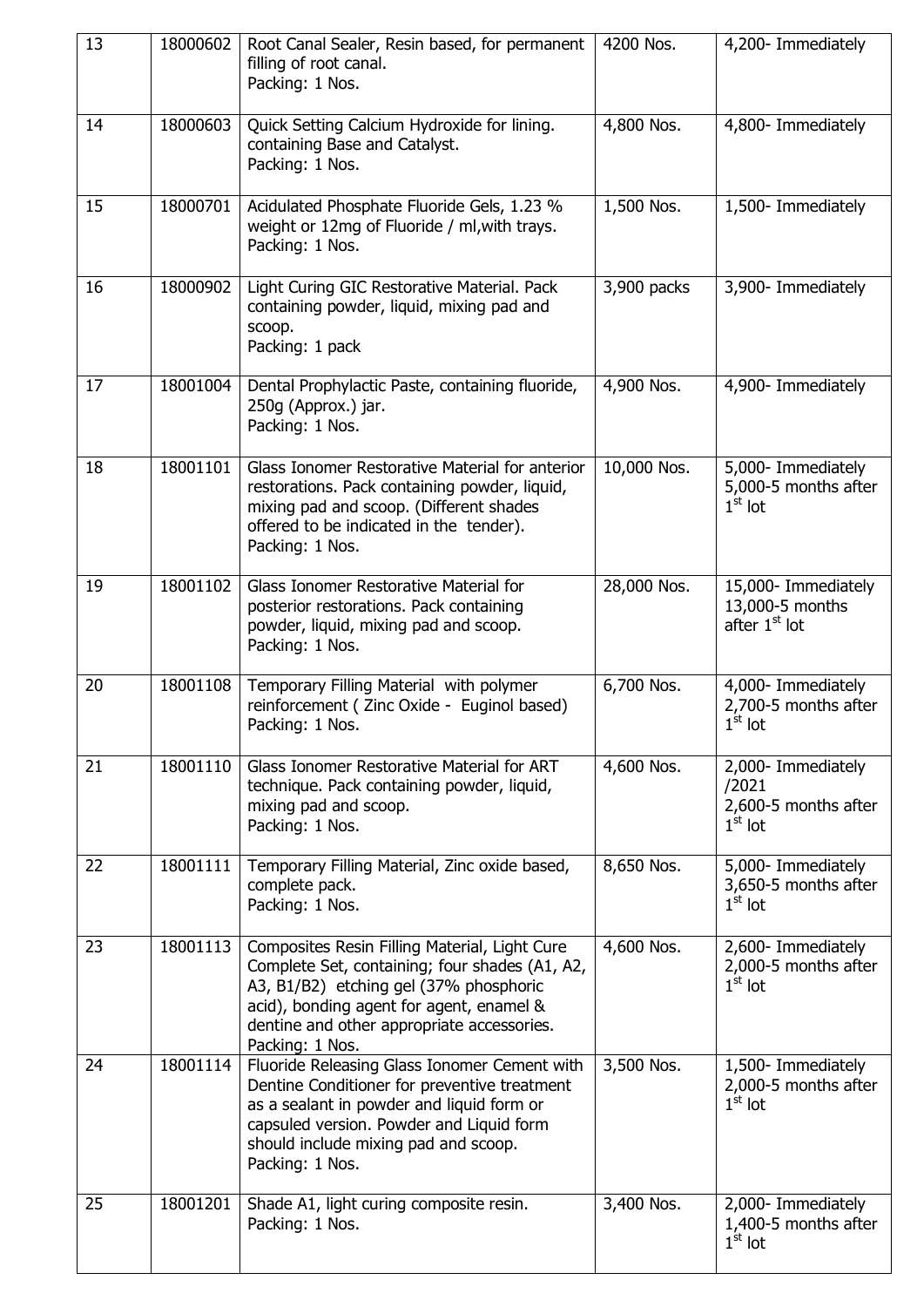| 26 | 18001202 | Shade A2, light curing composite resin.<br>Packing: 1 Nos.                                                                                           | 5,900 Nos.  | 3,000- Immediately<br>2,900-5 months after<br>$1st$ lot             |
|----|----------|------------------------------------------------------------------------------------------------------------------------------------------------------|-------------|---------------------------------------------------------------------|
| 27 | 18001203 | Shade A3, light curing composite resin.<br>Packing: 1 Nos.                                                                                           | 3,650 Nos.  | 2,000- Immediately<br>1,650-5 months after<br>$1st$ lot             |
| 28 | 18001205 | Shade A3.5, light curing composite resin.<br>Packing: 1 Nos.                                                                                         | 2,400 Nos.  | 2,400- Immediately                                                  |
| 29 | 18001210 | Shade C2, light curing composite resin.<br>Packing: 1 Nos.                                                                                           | 1150 Nos.   | 1,150- Immediately                                                  |
| 30 | 18001212 | Universal Shade, Posterior light curing<br>composite resin.<br>Packing: 1 Nos.                                                                       | 3400 Nos.   | 2,000- Immediately<br>1,400-5 months after<br>$1st$ lot             |
| 31 | 18001402 | EDTA Gel in preloaded syringes for use in<br>endodontics.<br>Packing: 1 Nos.                                                                         | 3,700 Nos.  | 2,000- Immediately<br>1,700-5 months after<br>$1st$ lot             |
| 32 | 18001403 | Sodium Hypoclorite, 3% - 6% solution in 50ml<br>- 100ml bottle.<br>Packing: 1 Nos.                                                                   | 7500 Nos.   | 4,000- Immediately<br>3,500-5 months after<br>$1st$ lot             |
| 33 | 18001504 | Zinc Oxide Powder, for dental use, 60g - 100g<br>bottle with liquid.<br>Packing: 1 Nos.                                                              | 9,500 Nos.  | 5,000- Immediately<br>4,500-5 months after<br>$1st$ lot             |
| 34 | 18001701 | Plaque Disclosing Tablets.<br>Packing: 1 Nos.                                                                                                        | 68,000 Nos. | 30,000- Immediately<br>38,000-5 months<br>after 1 <sup>st</sup> lot |
| 35 | 18001902 | Enamel & Dentine Bonding Agent, light curing<br>composite compatible with individual light<br>curing composite syringe<br>Packing: 1 Nos.            | 5,400 Nos.  | 3,000- Immediately<br>2,400-5 months after<br>$1st$ lot             |
| 36 | 18002002 | Euginol B.P. 15ml bottle, hard sealed pack<br>with flexible plastic cap, with a dropper<br>/dispenser.<br>Packing: 1 Nos.                            | 16,000 Nos. | 10,000- Immediately<br>6,000-5 months after<br>$1st$ lot            |
| 37 | 18002202 | Polishing and Finishing Strips for composites<br>assorted pack.<br>Packing: 1 pack.                                                                  | 2,000 packs | 2,000- Immediately                                                  |
| 38 | 18002901 | Wedges for dental restorative work.<br>Packing: 1 Nos.                                                                                               | 1,650 Nos.  | 1,650- Immediately                                                  |
| 39 | 18003201 | Non-setting Calcium Hydroxide Material, with<br>iodoform, preloaded in syringe.<br>Packing: 1 Nos.                                                   | 6,500 Nos.  | 4,000- Immediately<br>2,500- 5 months after<br>$1st$ lot            |
| 40 | 18003202 | Non-setting Calcium Hydroxide Material, with<br>barium hydroxide, preloaded in syringe.<br>Packing: 1 Nos.                                           | 3,300 Nos.  | 2,000- Immediately<br>1,300-5 months after<br>$1st$ lot             |
| 41 | 18003303 | Zinc Polycarboxilate Cement Complete Pack,<br>containing powder 26g - 50g, liquid 15ml -<br>30ml, mixing pad and measuring spoon.<br>Packing: 1 Nos. | 450 Nos.    | 450- Immediately                                                    |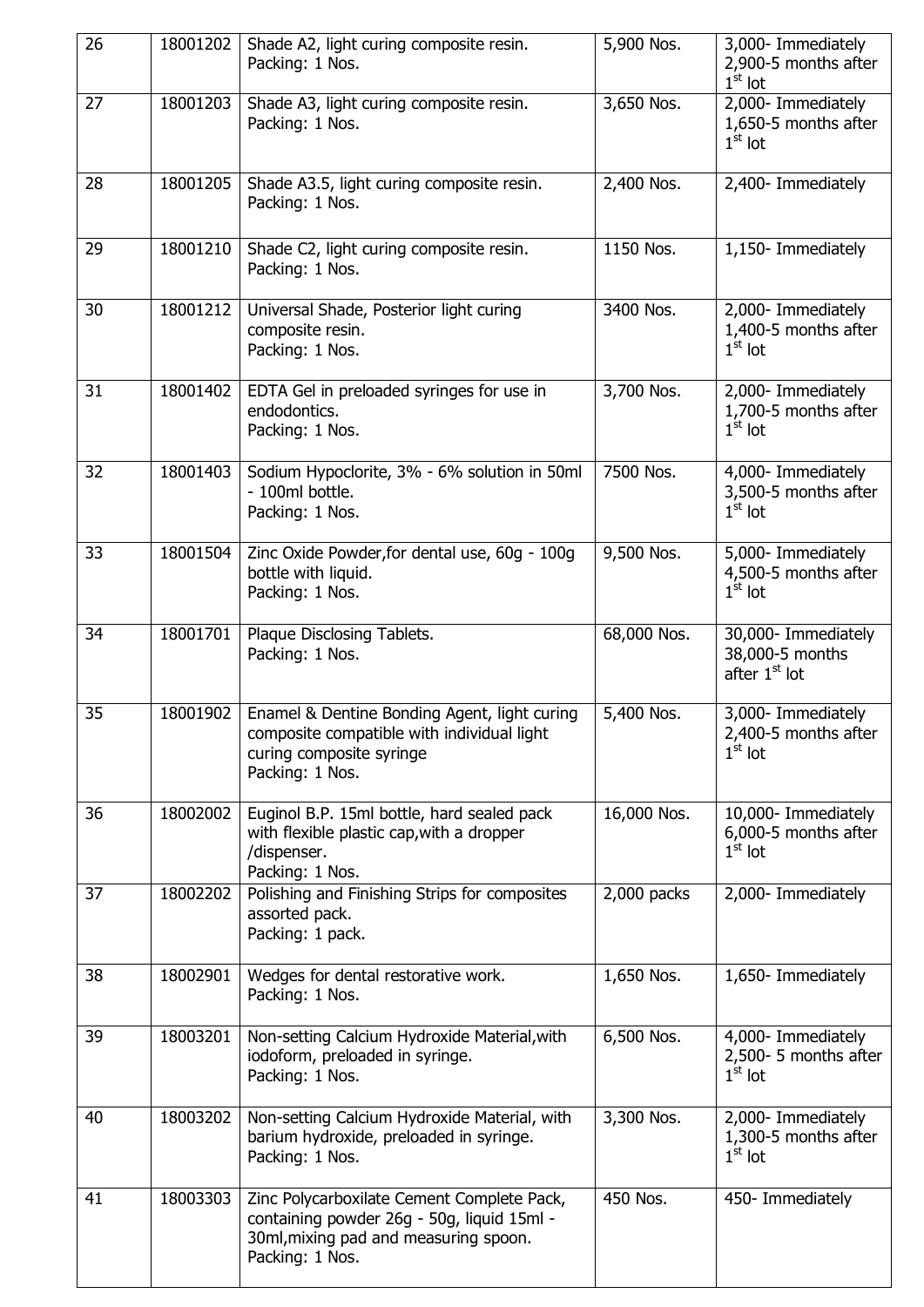| 42 | 18003304 | Zinc Phosphate Cement Liquid, 15ml - 25ml<br>with Zinc Phosphate Cement Powder, 25g -<br>30g.<br>Packing: 1 Nos. | 1,200 Nos.   | 600- Immediately<br>600-5 months after<br>$1st$ lot                |
|----|----------|------------------------------------------------------------------------------------------------------------------|--------------|--------------------------------------------------------------------|
| 43 | 18003305 | Zinc Phosphate Cement Powder, 25g - 30g.<br>Packing: 1 Nos.                                                      | 600 Nos.     | 300- Immediately<br>300-5 months after<br>$1st$ lot                |
| 44 | 18003307 | Glass Ionomer based Luting Cement.<br>Packing: 1 Nos.                                                            | 1,600 Nos.   | 1,000- Immediately<br>600-5 months after<br>$1st$ lot              |
| 45 | 18003604 | Alginate Impression Powder (dust free) for<br>impression, regular set, 400g - 750g pack.<br>Packing: 1 g         | 4,900,000 g  | 3,000,000-<br>Immediately<br>1,900,000-5 months<br>after $1st$ lot |
| 46 | 18004001 | Etching Gel (37% phosphoric acid), composite<br>compatible.<br>Packing: 1 Nos.                                   | 10,400 Nos.  | 5,000- Immediately<br>5,400-5 months after<br>$1st$ lot            |
| 47 | 18004401 | Cotton Buds for fluoride Gel application for<br>paediatric.<br>Packing: 1 Nos.                                   | 142,500 Nos. | 75,000- Immediately<br>67,500-5 months<br>after $1st$ lot          |

**Two (02) No. of representative tender samples/Sample catalogue and Literature for each item to be submitted for the bid evaluation.**

# **Bid Bond value Rs. 5,397,000.00**

## **Valid up to 10.01.2022 has to be submitted with the bid.**

## **Bid should be valid till 11.12.2021**

## **Non refundable bid fee of Rs. 100,000.00 + Taxes**

#### CONDITIONS OF SUPPLY

#### Product & Consignments

- **1.** The consignments supplied in respect of an order concerned, shall exactly match with the reference sample submitted and the product information (item descriptions, shelf life/warranty where applicable, manufacturer's name, country of manufacture, country of origin, etc.) provided in the bid document by the supplier, which has been accepted by the procurement committee, and included in the Indent / Purchase Order (PO), issued by SPC.
- **2.** All items shall be supplied, sourcing from the manufacturer and country of manufacturer, stated in the Purchase Order (PO)/Indent of SPC and wherever applicable shall have a valid product registration from NMRA.
- **3.** Maintaining the validity of the product registration during the period of supply(delivery schedule), obtaining import license / manufacture licensing at NMRA, is a pre-requisite for the supply of surgical items. Hence all suppliers shall produce relevant valid registration certificates/licenses, when requested by MSD/SPC.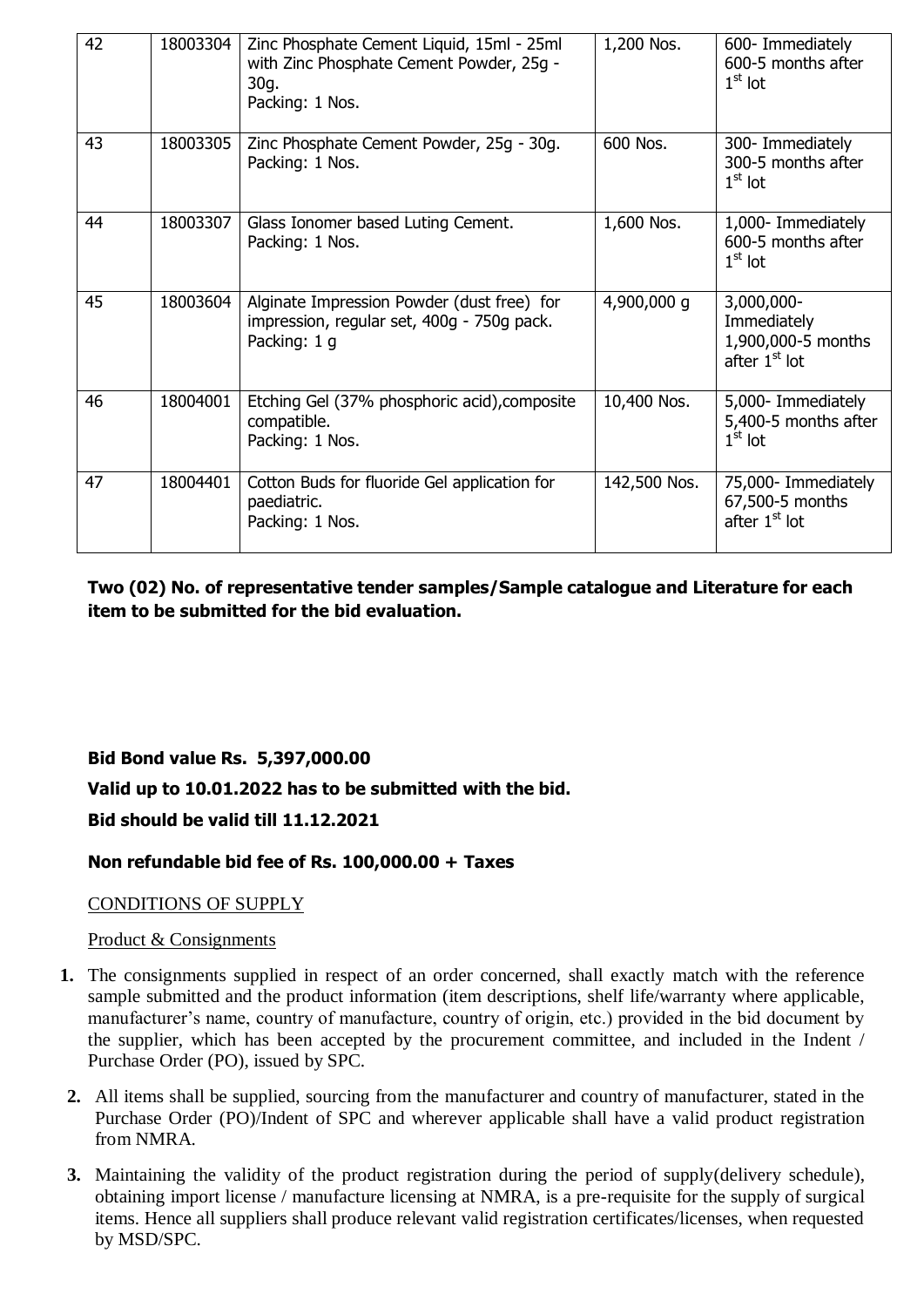When the validity of the product/manufacturing licenses and registrations of NMRA (eg; manufacturing license, product registration and GMP certificates), of local manufacturers / local suppliers, lapses during the year or during the period of supply (delivery schedule), it shall be extended / renewed by the supplier. A certified copy of afore mentioned valid certificates shall be submitted to MSD by the supplier when deliveries are made.

- **4.** The number of batches per consignment shall be minimal. Batch quantity shall be an equal multiple of the quantity of the consignment and the proportionate size of the batch quantity shall be not less than 15% of the quantity in the consignment.
- **5.** The specifications of the product offered in the bid, by the supplier shall match with the tender specifications for the item and any form of alternate offers will not be entertained unless otherwise mentioned in this document.

# **Shelf life & Warrantees**

**6.** Freshly manufactured stocks of the product shall be supplied; thereby the residual Shelf Life (shelf life remaining at the time of delivery of goods in Sri Lanka/MSD stores in case of local supplies) of the product, shall be 85% of the shelf life requested(specified in order/Indent/PO).

In respect of the items with requested shelf life equal or more than 36 months, any deficit between the residual shelf life and requested shelf life, shall not be more than 04 months.

In the violation of the above tender condition, SPC/MSD reserves the right to accept a reduced quantity, that is usable (as per the consumption rate) up to three months before the expiry of same and will subject to application of an administrative charge.

When the shelf life is not specified in the indent/PO/item spec; the requested shelf life shall be considered as, 36 months for surgical items.

## **Standards & Quality**

- **7.** Standards; In addition to Pharmacopoeia Standards that are indicated in the item specifications, other Pharmacopoeia Standards that are registered at National Medicines Regulatory Authority in Sri Lanka are also acceptable when no bidders have quoted for the standard specified in the item specification.
- **8.** Any product deficient of its sub components/ accessories, not at the specified quality standards or all its components not unitized appropriately in packaging (as a set), shall be rejected.
- **9.** Withdrawal from use of items due to quality failure found as manufacturer's/Supplier's fault:
	- (a). In case of batch withdrawal, **value of entire batch quantity supplied** shall be recovered from the supplier.
	- (b).In case of product withdrawal, **value of entire product quantity** supplied shall be recovered from the supplier.
	- (c). In the event of either a) or b) above, supplier shall be charged the total **cost involved for MSD, of the quality failed supplies** with 25% administrative charge of the same**.**
- **10.** The storage conditions and the packing requirements of the product shall conform to the information given by the manufacturer and accepted by NMRA for the product registration.

The bidder must provide with the bid, a declaration to certify the NMRA accepted product details such as; storage conditions, pack details/contents/sizes and standard batch quantity/size of the product.

**11.** Immediately after delivery at MSD, the consignments shall be subjected to testing appropriately drawn, one random batch sample (Post-delivery sample) of the consignment at a government/semigovernment/accredited laboratory. If the sample is found to be substandard, random batch samples will be tested from all the batches/lots in the consignment, and entire expenses on such tests, like value of samples, transport, sampling & testing charges, etc, will be recovered from the supplier.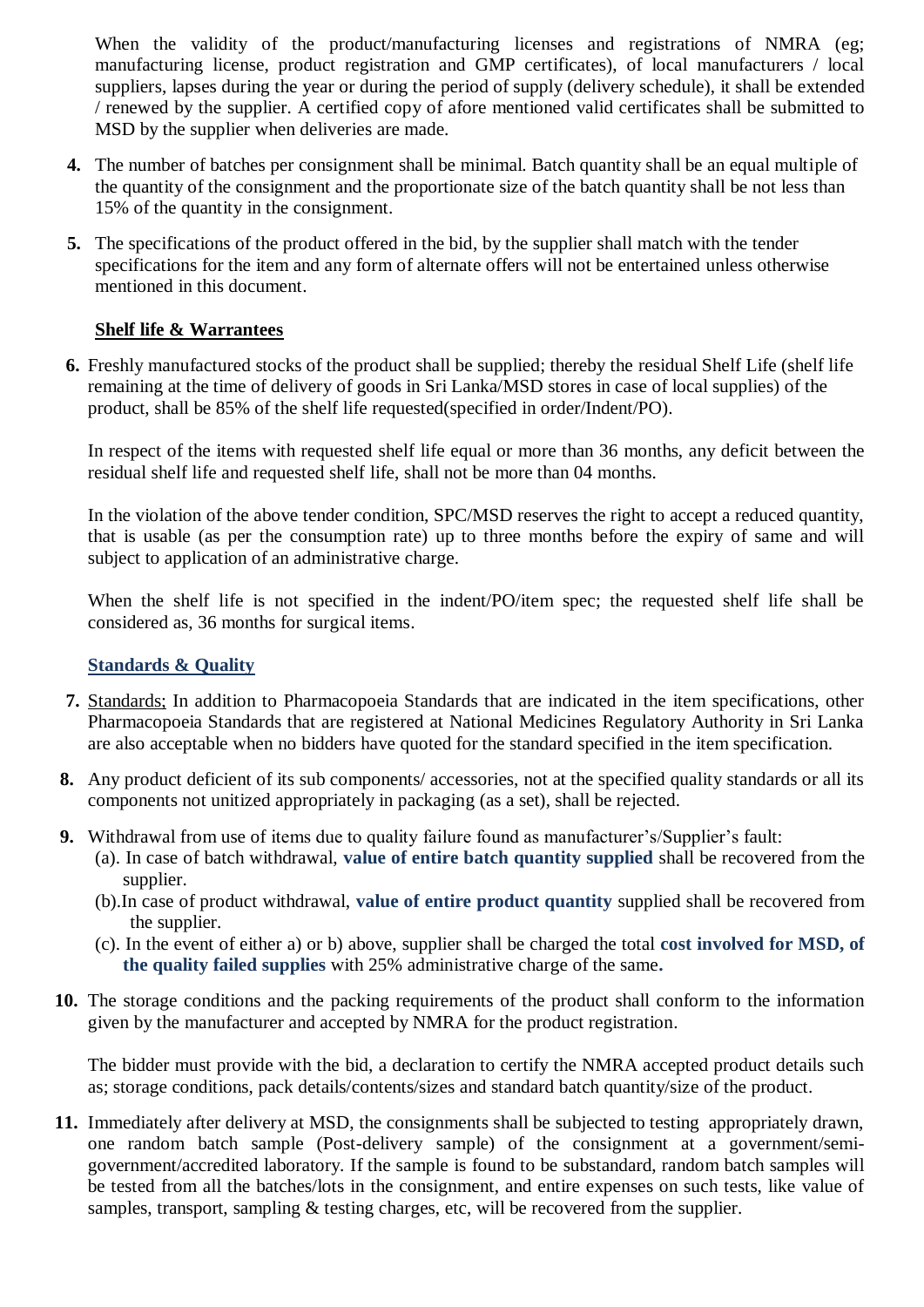**12.** Consignments supplied to MSD violating the storage conditions indicated on product labels and/or product information leaflet (as accepted for product registration at NMRA), shall be considered as quality affected consignments and quality assurance of such consignments shall be carried out by post-delivery testing at government / semi government laboratory in Sri Lanka or at an accredited laboratory (foreign/local). All the expenses on such an event, including storage cost shall be borne by the supplier. If found to be quality affected the consignment will be treated as quality failed (as clause No.9).

## **Pack size, Labeling & Packaging**

- **13.** Offers for pack sizes at a lower level(smaller quantity per pack) than the pack size specified in the item description/specification and MSD order List, are also acceptable, but higher level (larger quantity per pack) pack sizes will not be entertained unless otherwise offered with the original bid and accepted by the procurement committee, with the concurrence of MSD.
- **14.** Each; item, shall bear the item Description, SR No, Batch No/Lot no., Reference/Catalogue no.(not for pharmaceuticals), Date of Manufacture, Date of Expiry and "STATE LOGO" of Government of Sri Lanka. Product information leaflet (PIL) to be included with each pack.

It is essential to include and exactly match the dates of Expiry & date of Manufacture (in any form as "Year & Month" or "No Exp."), in the innermost pack and supplier's invoice.

- **15.** Description of the Item, SR No, Date of Manufacture, Date of Expiry, Batch No, Name and address of manufacturer and "STATE LOGO" of Sri Lanka Government shall be clearly marked on the outer covering of the individual/innermost pack containing the minimum unit of measure. The format of Date of Manufacture / Date of Expiry should be declared in the offer and it shall consist at least the YEAR & MONTH
- **16.** All outer most cartons (shipping packages) shall bear the MSD Purchase Order No, SPC Indent No., SR No, Batch No, and Date of Expiry in size 1.5cm letters / figures in prominently visible manner. This may be printed, stenciled or label properly affixed.
- **17.** Batch Number of the product shall be separately Barcoded (in Code 128 or 2D formats) and Barcode shall be printed on the labels at all levels of packing as described below, conforming to the industry standards in Barcode printing and pasting. Format shall be according to Code 128 or 2D standards. Maximum barcode size shall be 5.0cm (length) x 2.5cm (width).
- **18.** In case of receiving goods under inappropriate packaging conditions(not in good order), was to be sorted out by MSD to select the items in good order by 100% checking/handling of the consignment, all expenses incurred to MSD in such an event (including demurrage charges, cold stores charges, labor charges etc. or any other charges incurred until goods are ready for acceptance), have to be paid to MSD by the local supplier, before attending to checking the consignment 100%, by MSD.

In respect of SPC imported supplies, if the local agent does not follow suit as above, such extra expenses incurred to MSD shall be recovered from the supplier by SPC and refund to MSD.

#### **Storage Conditions & Temperature**

**19.** If the storage temperature & conditions are not specified in the item specification, NMRA accepted product storage conditions, shall conform to Sri Lankan ambient storage conditions in the ranges of  $30^0$ c +/-  $2^0$ c temperature and 75% +/-5% relative humidity. The product storage conditions shall be clearly indicated at all levels of labels/packages/boxes.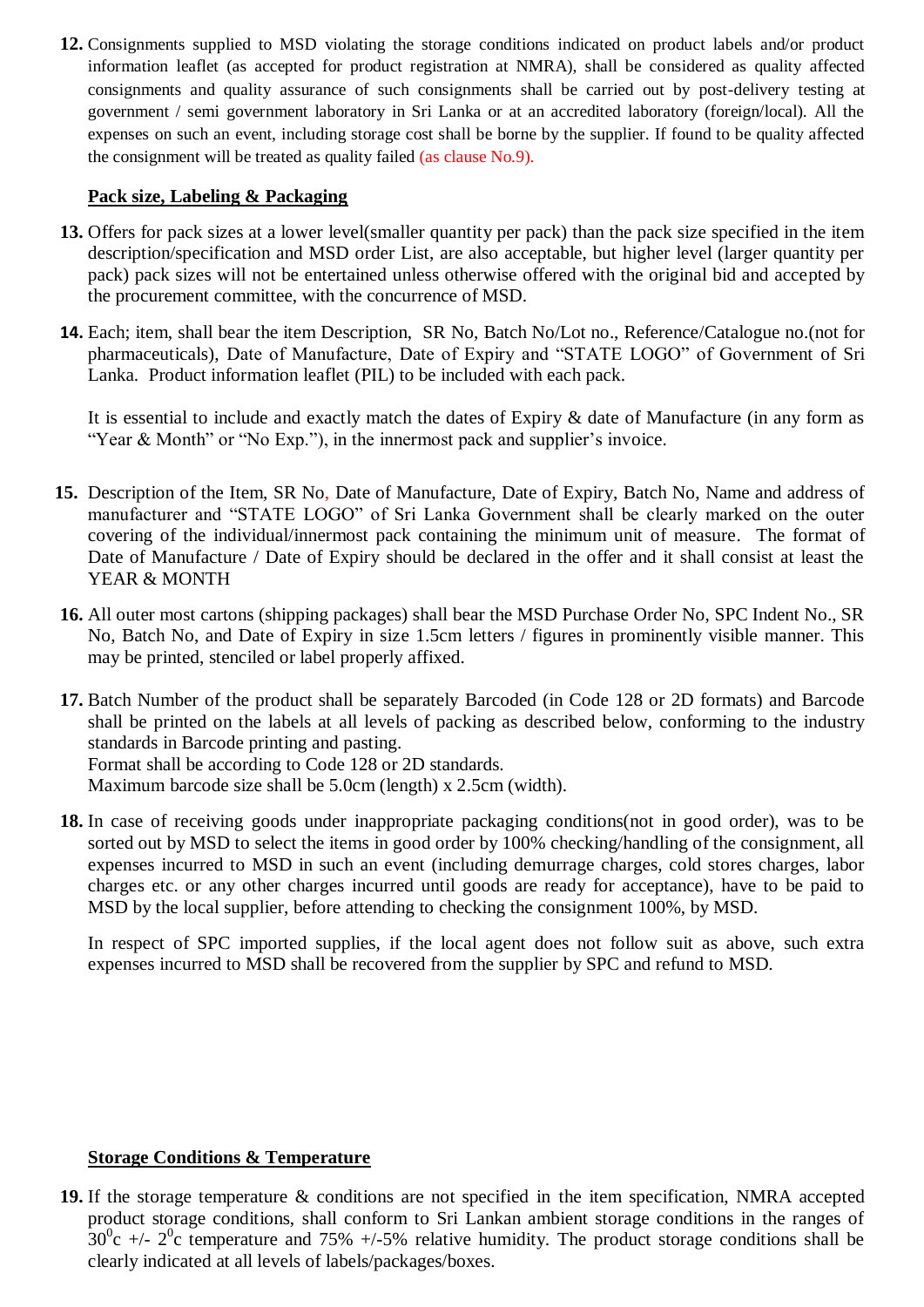- **20.** Maintenance of Cold Chain;
	- a.In case of cold storage items, cold chain monitors (temperature recording devices) shall be included for each carton and the cold chain shall be maintained according to the manufacturer's instructions during storage, transport and delivery.
	- b.Supplier shall use suitable prominently visible identification marks of international standard, with appropriate colours and sizes for easy identification of cold cargo. Supplier shall use standardized **USB Devices** for temperature data logging inside the packages and shall provide free of charge, data logger readers **&/ software (reading apps compatible with Windows-07/latest)** to wharf department of SPC in advance, to enable examining the maintenance of cold chain in transit, and before taking over the consignment by MSD.
	- c.If the cold chain break is observed at the time of taking over the consignments by MSD, such consignments shall be rejected, indicating the reason on the relevant **WDN or copy of the delivery documents.** In such an event, the SPC shall arrange necessary cold storage for the consignment until "observed cold chain break" is investigated leading to acceptance / total rejection of consignment and the expenses born by MSD / SPC in arranging the cold storage shall be recovered from the supplier.
	- d.The vehicles transporting cold cargo to MSD shall be equipped with temperature monitoring devices and the vehicle shall have NMRA approval for transport of pharmaceuticals.
	- e.The suppliers shall dispatch consignments of the items, which require coldchain maintenance, to arrive in Sri Lanka during Monday to Thursday to avoid additional demurrage & storage charges during weekends, during which MSD stores is closed. In case of non-compliance of this condition, any additional expenses incurred to MSD and SPC, to Custom clear/store/receive such consignments shall be recovered from the supplier.
- **21.** In respect of the products requiring controlled temperature storage (Eg.  $< 25^{\circ}$ c, 2-25<sup>°</sup>c, 15-20<sup>°</sup>c/30<sup>°</sup>c, 2-8<sup>0</sup>c etc.), supplier shall provide MSD with latest product stability study reports with the invoice of the consignment.(report shall include studies; at  $30^{\circ}c$  +/-  $2^{\circ}c$  & 75% +/- 5% RH for **AC stored** items and at  $25^0$ c +/-  $2^0$ c & 60% +/- 5% RH for **Cold stored** items. It shall be a true copy of the latest report submitted to NMRA or a report issued within last 05 years). (refer clause No.10)

## **Delivery Requirements**

**22.** All items shall be supplied as per the latest/final delivery schedule, communicated to the supplier, as an amended Indent/PO delivery schedule (if not amended, original schedule in the Indent/PO will apply) mutually agreed between MSD& SPC, at the time of establishing the payment terms (L/C, DP, TT, etc). Any deviation from this agreed delivery schedule shall be treated as a defaulted delivery.

Contravening the above directions, if the delivery schedule is violated by the supplier for no fault of MSD/SPC/MOH and in the event MSD decides to accept any such consignment in full or part thereof, that is delivered after the due delivery date, Condition No. 24 on delayed deliveries, shall be applied.

- **23.** All consignments shall be delivered at Medical Supplies Division or an alternate receiving point as directed. However sending consignments **to reach Sri Lanka from 15th December to 10th January**  shall be avoided, unless otherwise prior approval has been granted by MSD for such deliveries.
- **24.** Defaulted consignments with respect to delivery schedule shall only be considered for acceptance, subject to a penalty imposed for the delay due to suppliers fault, allowing a grace period up to two weeks. Consignments delivered after that grace period shall be considered for acceptance subject to a penalty to the supplier as described below ;

(a). A penalty of 0.5% per day of the consignment value, calculated commencing from the 15th day up to 60th day delay from the due delivery date, as per the indent/PO or its' latest amended delivery schedules.

(b). When the delay exceeds 60days purchase order will be considered as automatically cancelled, on defaulted performance. In such a situation, MSD reserve the right to recover liquidated damages or to revoke the cancellation (eg. if payments have been released prior to such a cancellation), and accept the consignment subject to a 25% admin charge.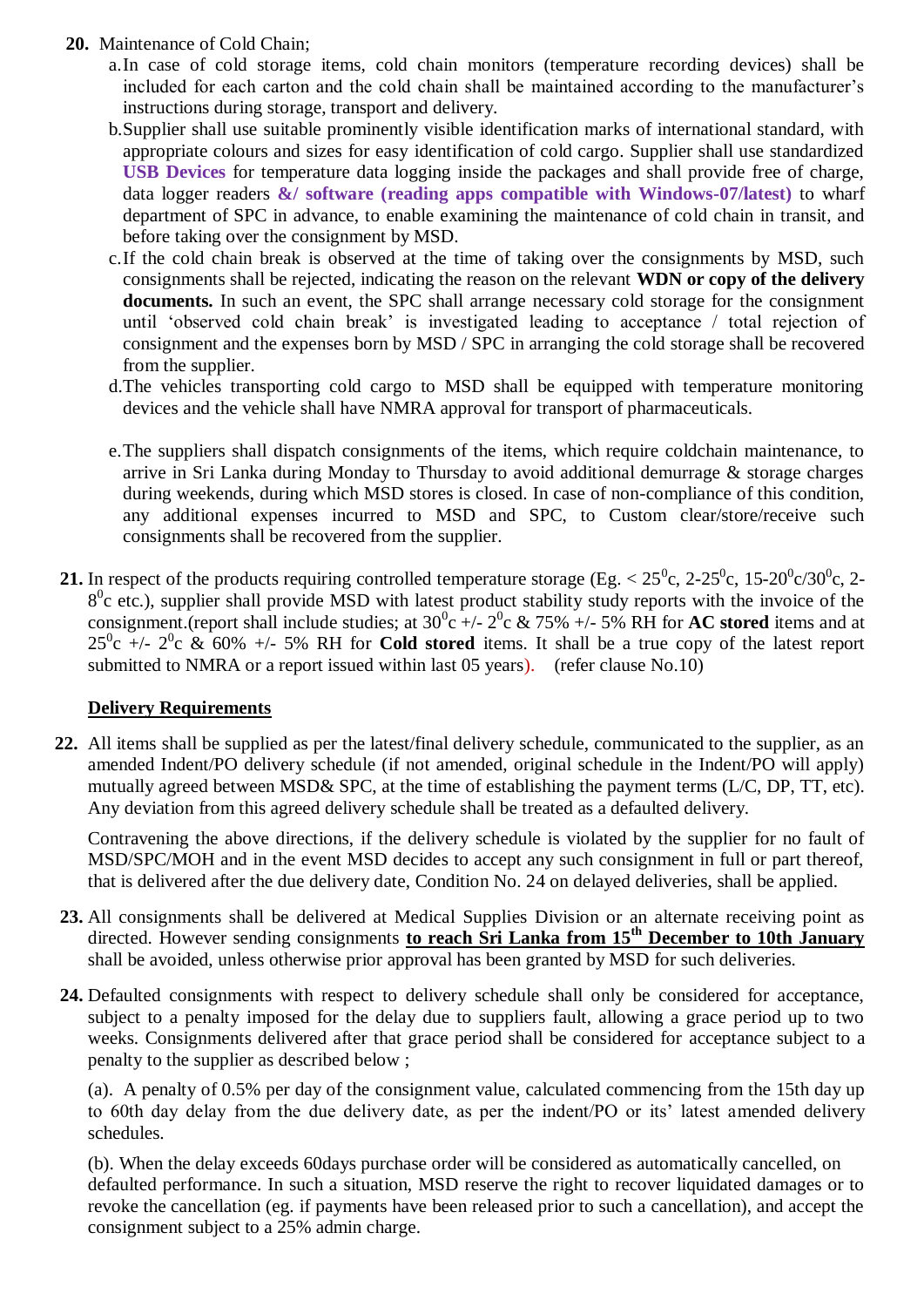**25.** (i). If any local purchases were to be made by MSD/SPC to ensure continuity of supply (due to noncompliance of Indent/PO/its" amended; delivery schedule); in the ensuing period inclusive of the grace period for delivery from due delivery date, extra expenditure incurred on such local purchases, over the landed cost of relevant SPC main order, shall be recovered from the supplier.

(ii). If a delivery defaulted (violating delivery schedule in the indent/PO) SPC supplier/his local agent, who participate in an urgent local purchase tender of SPC or MSD for the same item, quoting the same product or any similar product, is bound to supply the local purchase order at the landed cost of the defaulted SPC main order. In violations of the same, the cost difference will be set off from the payments to the supplier of the corresponding SPC main order.

**26.** In respect of local manufacturers/ local suppliers, all deliveries shall be made only on week days excluding public holidays, also allowing adequate time to enable the completion of the receiving process at MSD stores before 3.30 p.m. In the event of failure to meet this deadline due to supplier"s fault (eg. In delivery; time, product, document, etc.) goods shall be accepted on the following working day, such date shall be counted for working out penalties as per No. 24 (regarding defaulted consignment) of the conditions of supply.

As an alternative, supplier can request MSD to take over the consignment on the same day, subject to settling all other expenses (i.e. staff OT, forklift charge, etc.) of MSD, by the supplier.

- 27. The extension of L/C's overstepping delivery schedules in the Indent/PO/its' amendments, shall not in any way affect the recovery of late delivery charges, as per Condition No. 24 (regarding defaulted consignments) and any other direct or indirect additional costs/liquidated damages, relating/consequent to extension of L/C.
- **28.** When adequate storage space is not available at MSD, to accept a delivery defaulted consignment (deviating from the delivery schedule in the Indent/PO/its" amendments) under the condition No. 24, any additional expenses caused to MSD or SPC in arranging temporary external storage and other expenses (eg. demurrage, detention, container storage, re-handling cum transport, etc.) shall be borne by the supplier.

## **Documents & Information**

- **29.** MSD Order No, Item Description, SR No, Batch No., Date of Manufacture, Date of Expiry and product Storage Condition, shall be indicated in all Supply Invoices and detailed Packing Lists.
- **30.** One of the tender samples of the selected bid shall be forwarded to MSD, for using as a reference sample (can make it; a part of the last consignment or a returnable to supplier) for checking the conformity of the consignments received under the indent/PO

The images of the; specimen labels, minimum pack and outer most box/shipper carton, that satisfies the above mentioned labeling conditions, shall also be provided within 14 days of releasing the indent by SPC. Reference sample to be sent by State Pharmaceuticals Corporation (SPC) to MSD.

- 31 The supplier shall submit all shipping documents to (Including Bills of Lading / Draft Air Way Bills etc.) SPC Imports department and MSD by e-mail (**follow instructions in website [www.msd.gov.lk](http://www.msd.gov.lk/)** ), at least 03 days before the Expected Time of Arrival (ETA) of sea freighted consignments & 02 days before the ETA of Air freighted consignments.
- 32. After releasing the Indent/PO or establishing  $L/C$ , the latest logistical position of manufacturing  $\&$ supply on the Indent/PO, shall be updated biweekly through e-mails to SPC with a copy to MSD by the supplier.( follow instructions in the website [www.msd.gov.lk\)](http://www.msd.gov.lk/)

If it is not complied or the information so provided are found to be incomplete/false, the grace period (for supply delays) mentioned in the condition No. 24 will not be applicable.